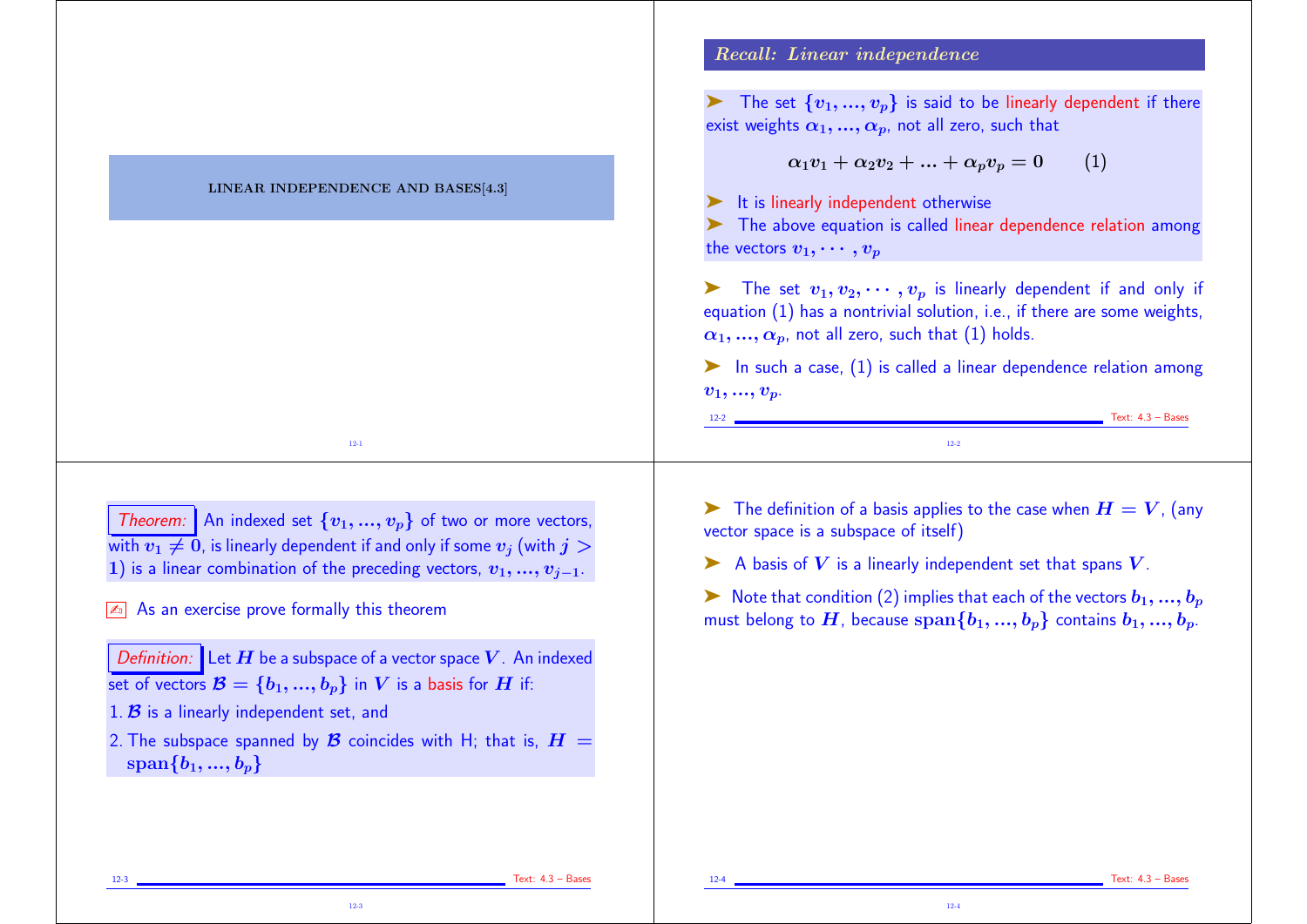## $\emph{Standard basis of $\mathbb{R}^n$}$

Let  $e_1, ..., e_n$  be the columns of the  $n \times n$  matrix,  $I_n$ .

That is,

$$
e_1=\begin{pmatrix}1\\0\\\vdots\\0\end{pmatrix};\;e_2=\begin{pmatrix}0\\1\\\vdots\\0\end{pmatrix};\;\cdots;\allowbreak e_n=\begin{pmatrix}0\\0\\\vdots\\1\end{pmatrix};\;\;
$$

ightharpoonup The set  $\{e_1, \dots, e_n\}$  is called the standard basis for  $\mathbb{R}^n$ .  $\blacktriangleright$  Sometimes the term canonical basis is used

12-5 Text: 4.3 – Bases

### Siven any  $x$  in  $H$ , we may write

$$
x = \alpha_1 v_1 + \dots + \alpha_{p-1} v_{p-1} + \alpha_p v_p \tag{2}
$$

 $\mathbf{x}_1$ 

12-5

**2**

**e 3**

 $\overline{e}_1$ 

**e**

**2**

for suitable scalars  $\alpha_1, ..., \alpha_n$ .

- Substituting the expression for  $v_p$  from (1) into (2) it is easy to see that x is a linear combination of  $v_1, ... v_{p-1}$ .
- ► Vector x was arbitrary Thus  $\{v_1, ..., v_{n-1}\}$  spans  $H$  -
- 2. If the original spanning set  $S$  is linearly independent, then it is already a basis for  $H$ .
- $\triangleright$  Otherwise, one of the vectors in  $S$  depends on the others and can be deleted, by part (1).

► Repeat this process until the spanning set is linearly independent and hence is a basis for  $H$ . (If the spanning set is eventually reduced to one vector, that vector will be nonzero because  $H \neq \{0\}$ 

12-7

Spanning set theorem

**Theorem:** Let 
$$
S = \{v_1, ..., v_p\}
$$
 be a set in V, and let  $H = \overline{\text{span}\{v_1, ..., v_p\}}$ .

1. If one of the vectors in  $S$ –say,  $v_k$ –is a linear combination of the remaining vectors in  $S$ , then the set formed from  $S$  by removing  $v_k$  still spans  $H$ .

2. If  $H \neq \{0\}$ , some subset of S is a basis for H.

**Proof:** 1. By rearranging the list of vectors in  $S$ , if necessary, we may assume that  $v_k$  is the last vector of the list, i.e.,  $v_n$ , so:

$$
v_p = a_1 v_1 + \ldots + a_{p-1} v_{p-1} \tag{1}
$$



$$
\boxed{\mathbb{A}}\ \ \text{Let}\ \ H=\text{span}\{v_1,v_2,v_3\}\ \ \text{with}
$$

$$
v_1=\begin{pmatrix}-1\\1\\-1\end{pmatrix};\quad v_2=\begin{pmatrix}1\\1\\0\end{pmatrix};\quad v_3=\begin{pmatrix}1\\3\\-1\end{pmatrix};
$$

Show that  $v_3$  is a linear combination of the first 2 vectors and then find a basis of  $H$ .

12-8

12-7 Text: 4.3 – Bases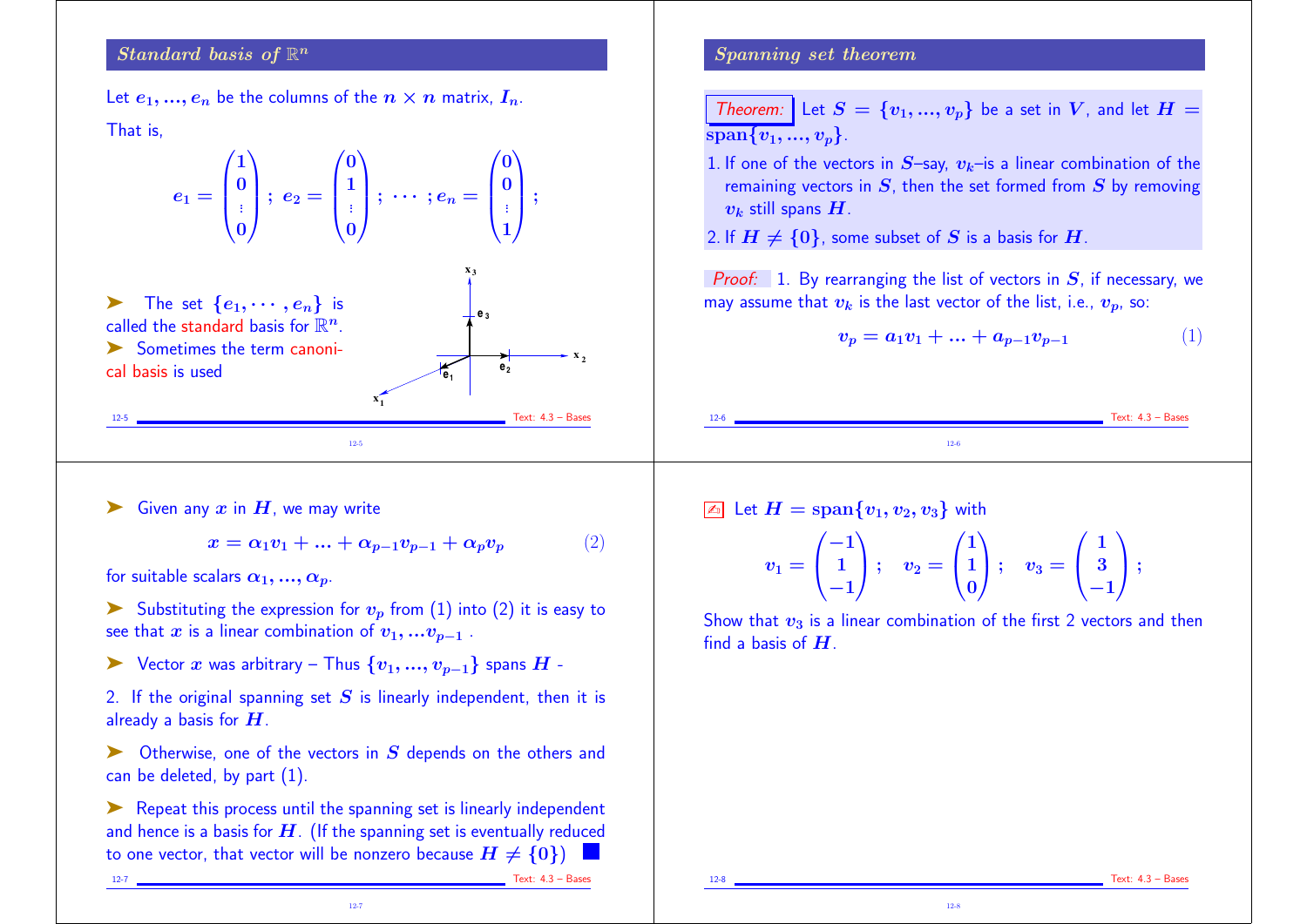# Basis of Col(A)

| Theorem: Collect Columns of a matrix $A$ form a pasis in Collect $\bigcirc$ Collect $A$ . |  |  |  |  |  |
|-------------------------------------------------------------------------------------------|--|--|--|--|--|
|                                                                                           |  |  |  |  |  |

**Proof:** Let  $B$  be the reduced echelon form of A. The set of pivot columns of  $\boldsymbol{B}$  is linearly independent (no vector in the set is a linear combination of the vectors that precede it).

 $B =$  $1 * 0 * * * 0 * * 0 *$  $1 * * * 0 * * 0 *$  $1 * * 0 *$ 1 ∗

• Since  $\vec{A}$  is row equivalent to  $\vec{B}$ , pivot columns of  $\vec{A}$  are lin. independent too

• Every nonpivot column of  $\vec{A}$  is a linear combination of the pivot columns of  $\vec{A}$ .

- Thus the nonpivot columns of a may be discarded from the spanning set for  $Col(A)$ , by the Spanning Set Theorem.
- This leaves the pivot columns of  $\vec{A}$  as a basis for Col $(\vec{A})$ .

Note: The pivot columns of a matrix  $A$  are evident when  $A$  has been reduced to an echelon form  $B$  (standard or reduced). However be sure to use the pivot columns of  $A$  itself for the basis of  $Col(A)$ , not those of  $B$ 

| $12 - 9$ | Text: $4.3 - Bases$ | $12 - 10$ |         | $Text: 4.3 - Bases$ |
|----------|---------------------|-----------|---------|---------------------|
|          |                     |           | $12-10$ |                     |

#### Two Views of a Basis:

➤ In the Spanning Set Theorem, the deletion of vectors from a spanning set stops when the set becomes linearly independent.

➤ If one more vector is deleted, this vector is not a linear combination of the remaining vectors  $\rightarrow$  the smaller set will no longer span V

Thus a basis is a spanning set that is as small as possible.

➤ A basis is also a linearly independent set that is as large as possible.

 $\blacktriangleright$  If S is a basis for V, and if S is enlarged by one vector –say,  $w$ –from  $V$ , then the new set loses linear independence [Explain why]

12-11

### Dimension and rank

➤ It can be shown that the number of vectors in a basis of a subspace  $H$  is always the same -

 $\sqrt{2n}$  See Theorems 9 and 10 in sect. 4.5 of text for details

 $\boxed{\mathbb{Z}^2}$  Take  $U = [u_1, u_2, u_3]$  and a basis  $B = [v_1, v_2]$  of the space. Show that there is a matrix  $G \ \in \mathbb{R}^{2 \times 3}$  such that  $U = VG$ . Show that there is a vector w such that  $Gw = 0$ . Conclude that the columns of  $U$  must be dependent.

➤ Hence the definition:

Definition: The dimension of a subspace  $H$  is the number of vectors in any basis for H. Special case: If  $H = \{0\}$ ,  $\dim(H)$  is zero.

 $\blacktriangleright$  Notation dim $(H)$ 

12-11 Text: 4.3 – Bases

12-12 Text: 4.3 – Bases